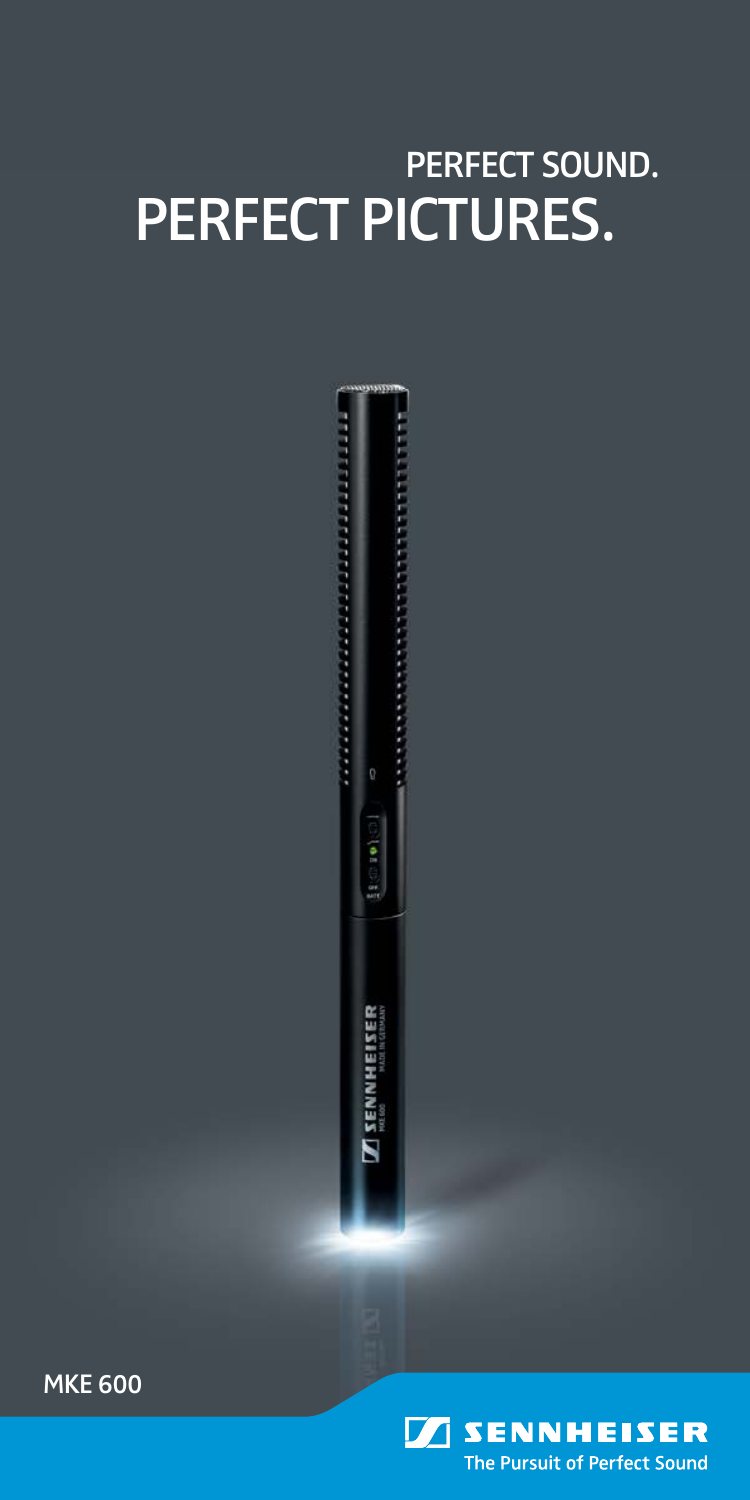

### Your Reliable Companion for Every Shoot: The New MKE 600

Wherever the magic moment occurs: The success of your work depends on achieving the perfect interplay of image and sound – and under the most difficult conditions. No matter if you're shooting outdoors in the city or indoors with poor acoustics: Sennheiser has the perfect solution for first-class video sound.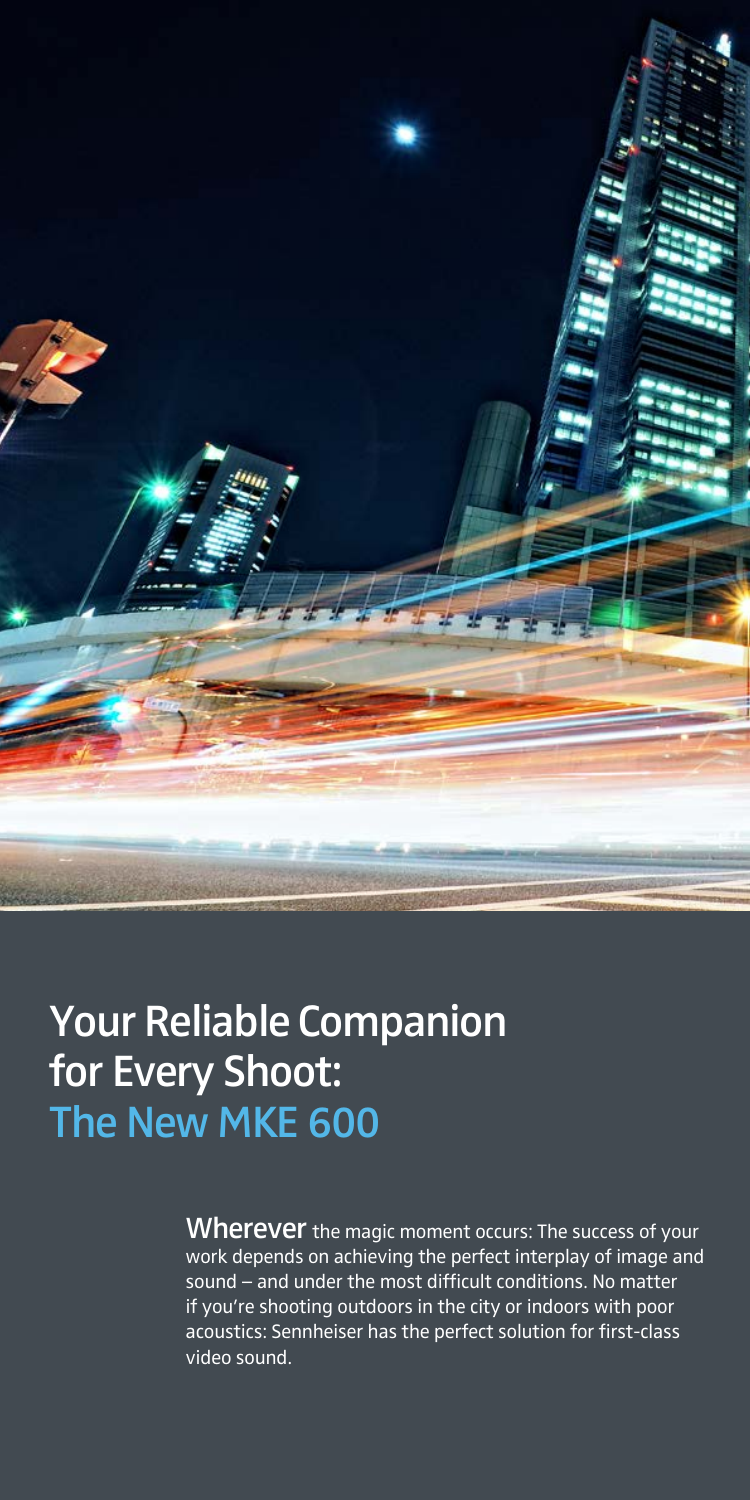

The MKE 600, the new condenser microphone with outstanding directivity was developed for video journalists who require high-quality audio and easy to use equipment. When you need to switch locations and change camera settings quickly, this new shotgun microphone is your ideal companion for demanding shoots.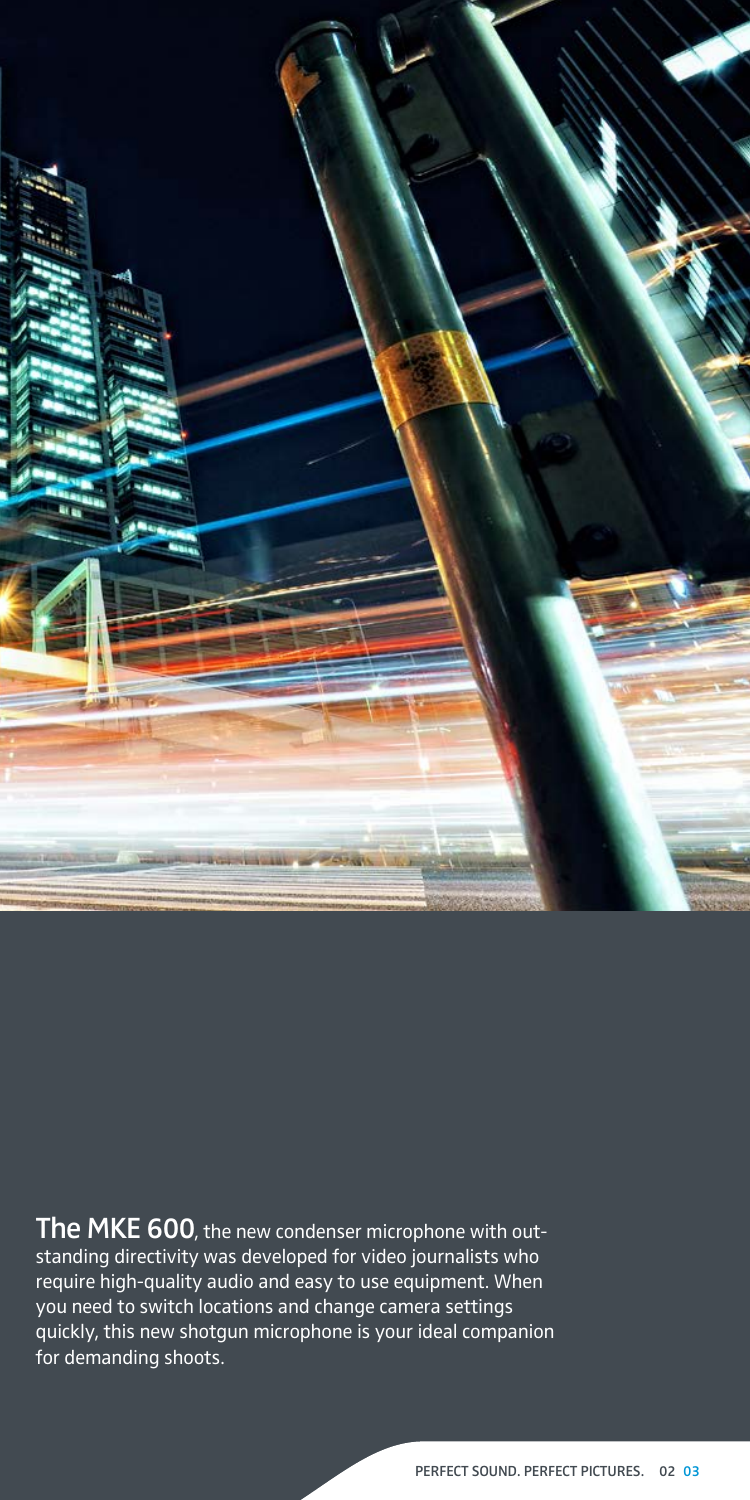# without background noise. Perfect sound

The MKE 600's main strength is its rich sound with its excellent reproduction of low frequencies. This allows you to record speech easily and ensures high intelligibility. Its high directivity means that even audio that was recorded from a distance sounds as if the speaker had been much closer to the microphone. Furthermore, lateral interference noise is reliably suppressed. The low-cut filter reduces handling noise and wind noise. With the MKE 600, you can enjoy perfect sound without the noise.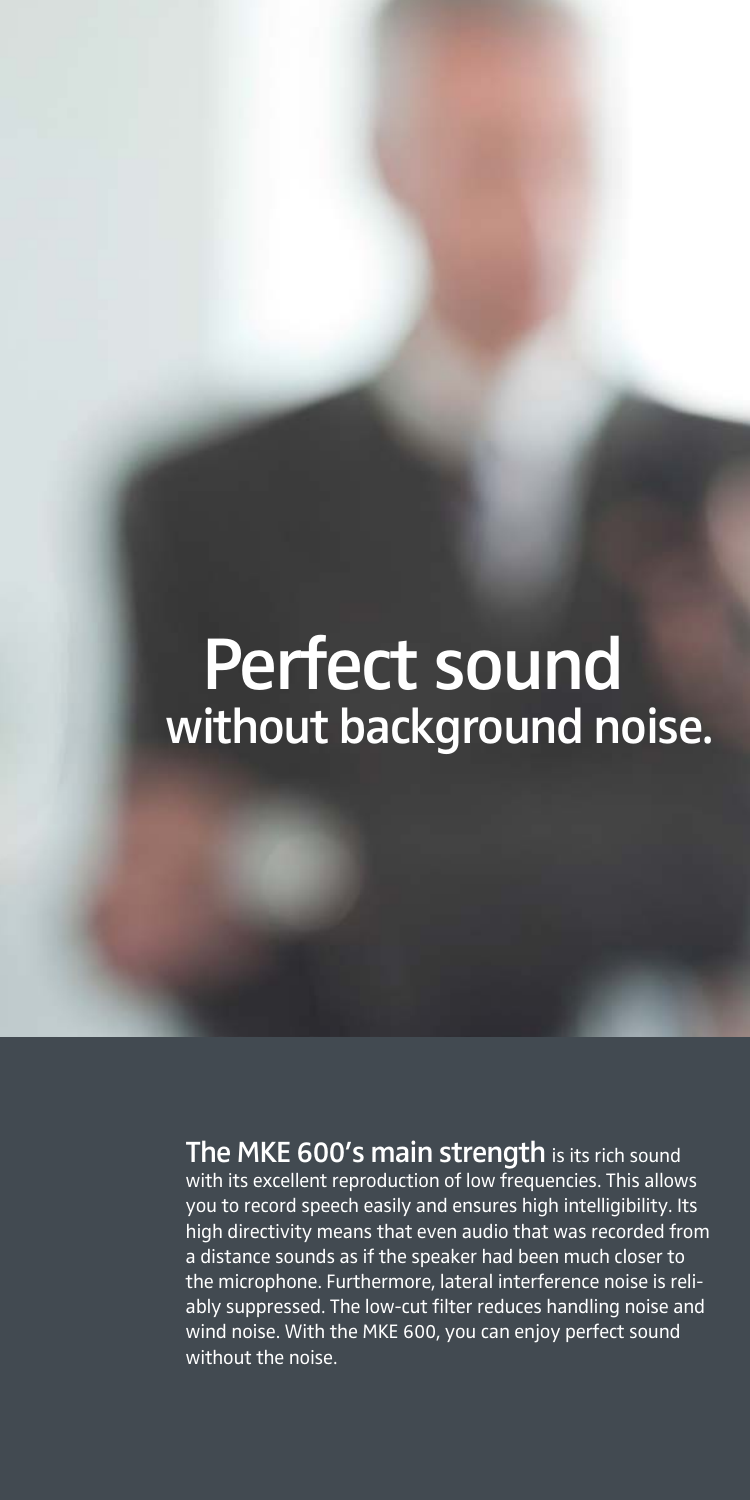

No phantom power required. Since not all video cameras are equipped to supply phantom power for a microphone, the MKE 600 can also be operated using standard AA batteries. Battery power can be switched on easily and then switched off again when the camera is no longer in use – this keeps the battery from discharging too rapidly. An LED on the battery switch lets you know when the batteries are running low while there is still a reserve of approximately eight hours – enough time to finish your shoot successfully.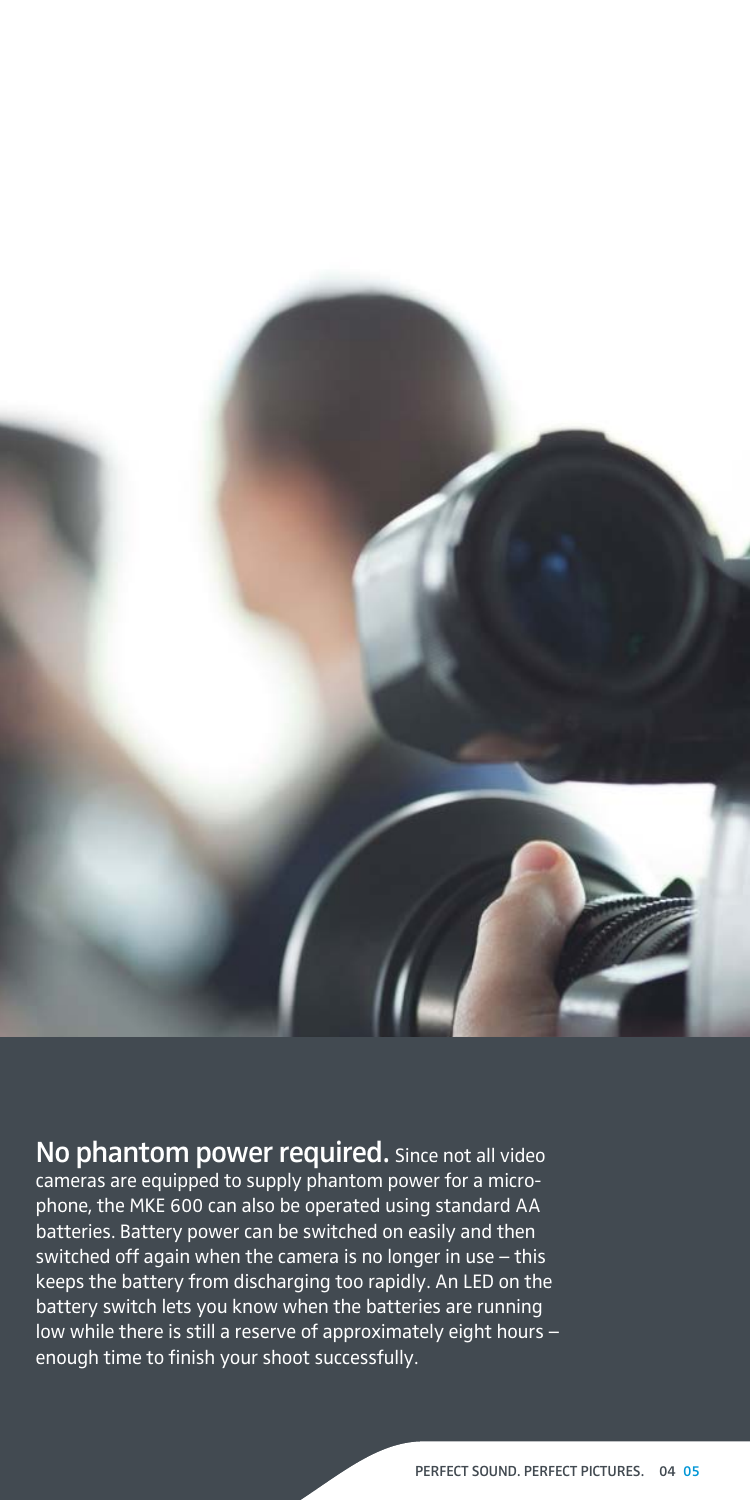### MKE 600

Your reliable companion for demanding shoots.



The MKE 600 is a professional shotgun condenser microphone for video journalists and is used at locations where high-quality audio and simple operation are required. Bothersome lateral interference noise is suppressed and the microphone's low-cut filter ensures the additional attenuation of handling and wind noises. The MKE 600, along with its professional accessories, make up a sophisticated system for flawless recordings.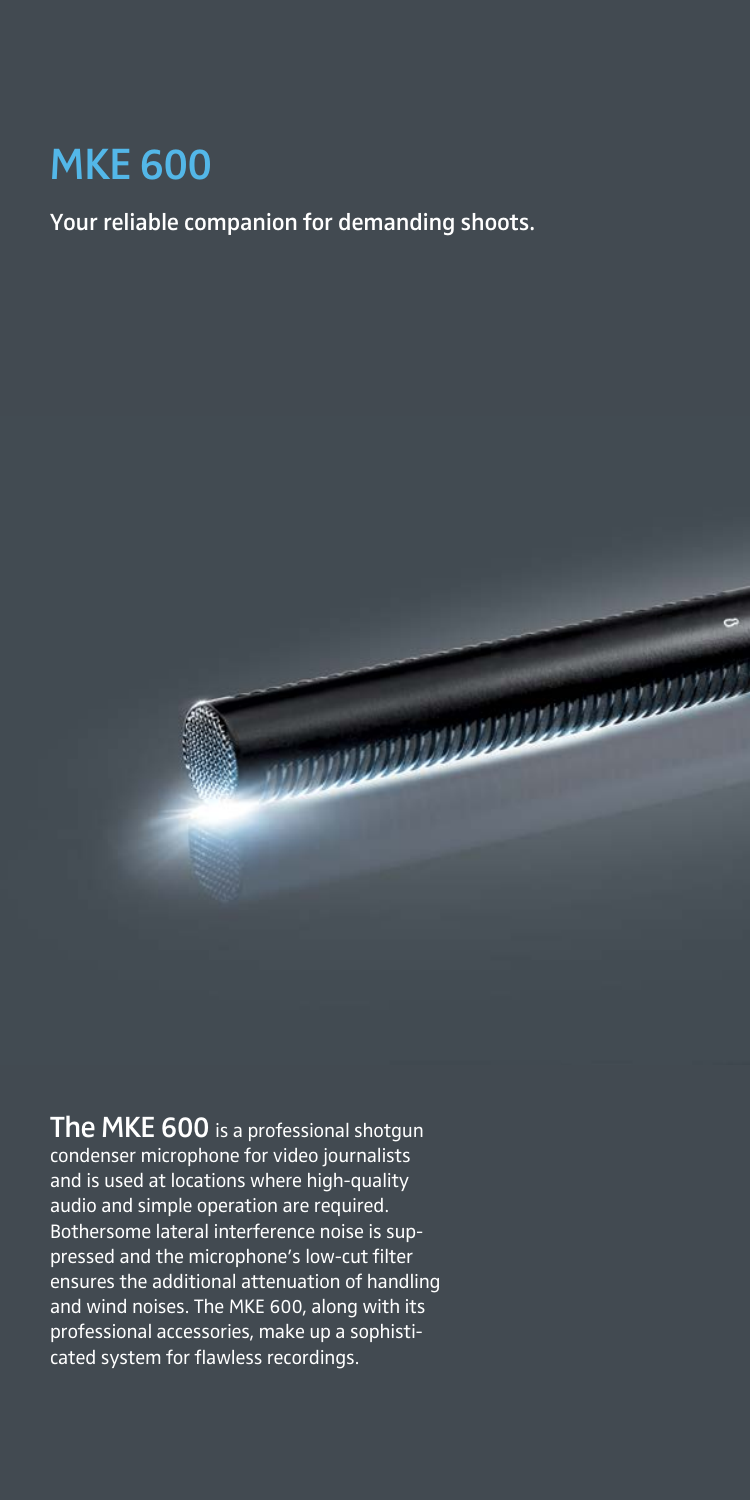#### Features

**COLOR** 

- Easy to use thanks to plug and play technology
- Maximum attenuation of background noise for clear, rich sound

**TO SENNINERS** 

- Low-cut filter for minimizing wind noise
- P48 phantom power or battery power
- Battery switch with a Low Batt indicator
- Rugged, all-metal housing
- **Made in Germany**

#### Delivery includes

- **MKE 600:** Shotgun microphone
- **MZS 600:** Shock mount
- **MZW 600:** Foam windshield
- **User manual**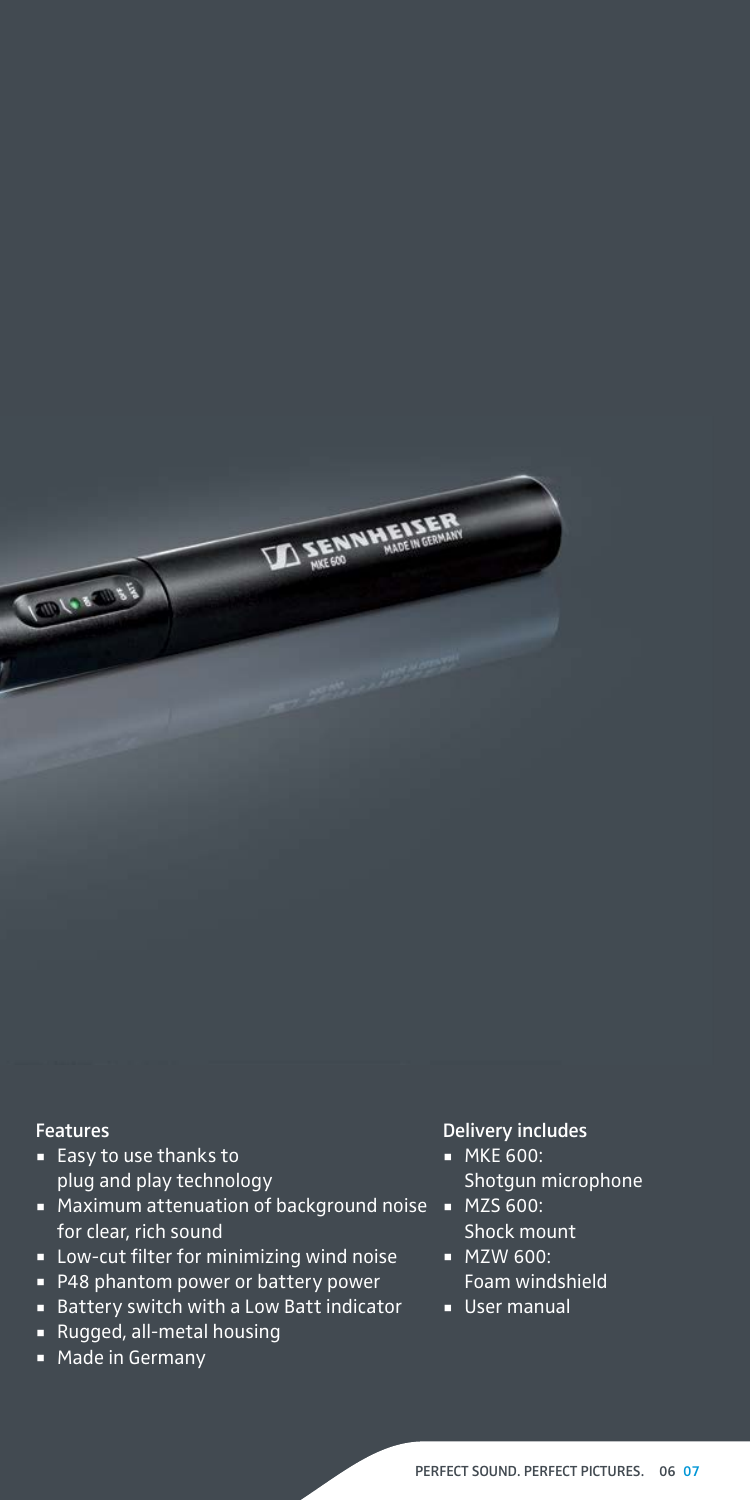## Accessories.

The MKE 600 is versatile. Its additional accessories provide you with even greater flexibility.



MZH 600 Fur windshield. Light and weather-proof for optimal wind noise attenuation.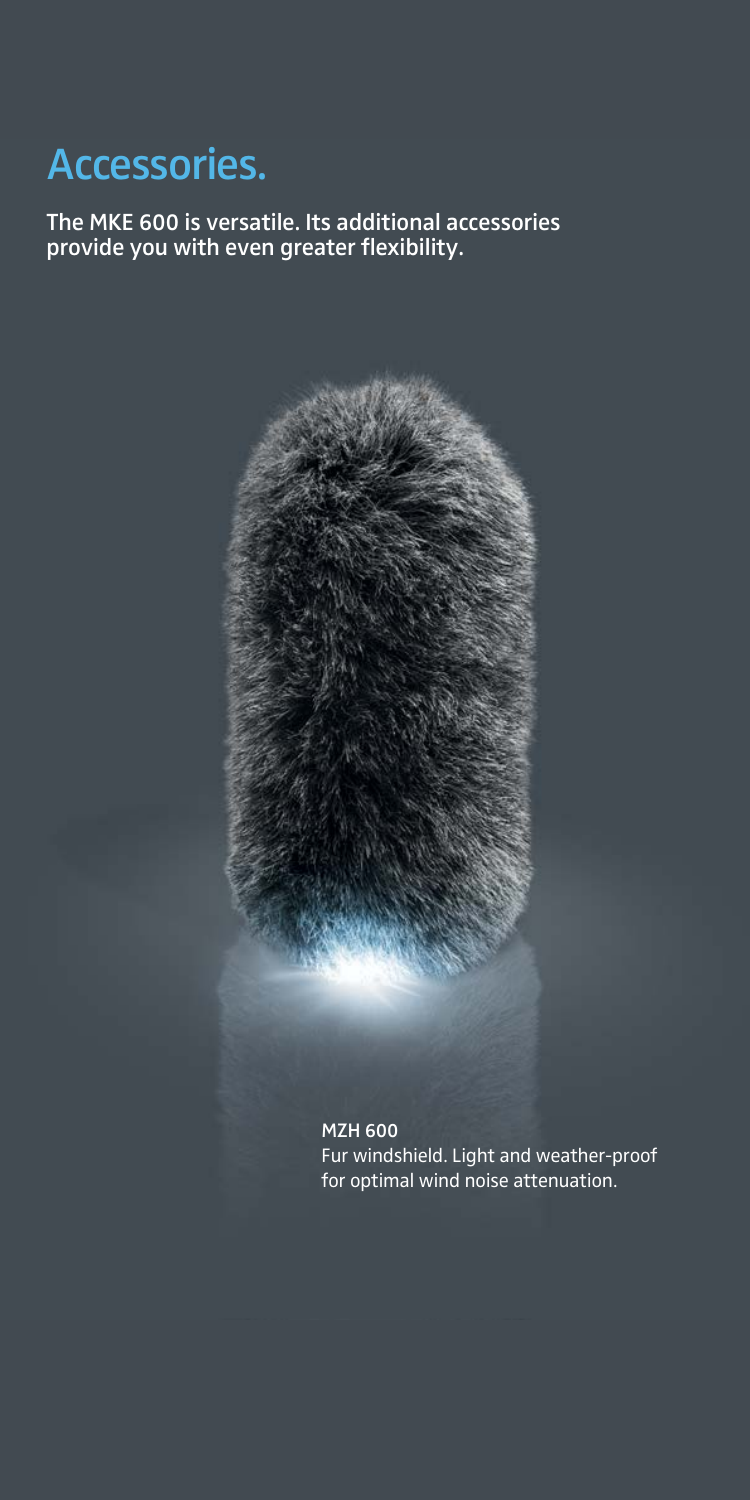#### MZW 600 Foam windshield (included).

KA 600 Microphone adapter cable for audio-in.

MZS 600 Shock mount (included).

MZQ 600 Stand adapter.

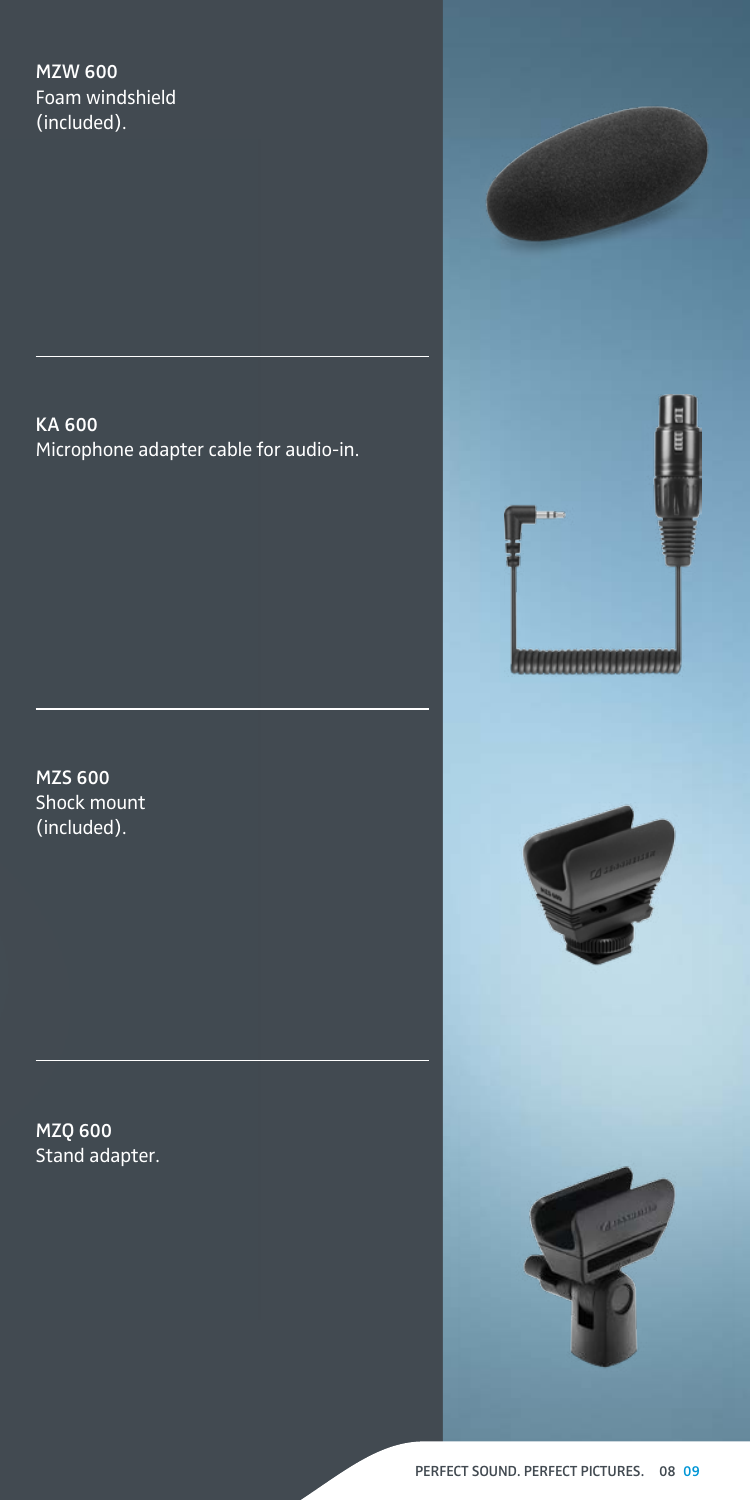### Technical data

**Pick-up pattern Frequency response Sensitivity with P48 Sensitivity with battery power Maximum sound pressure level with P48 Maximum sound pressure level with battery power Equivalent noise level with P48 Equivalent noise level with battery power Power supply Power consumption with P48 Operating time with battery Low Batt display Diameter** 20 mm **Length** 256 mm **Weight** 128 g (without battery) **Operating temperature**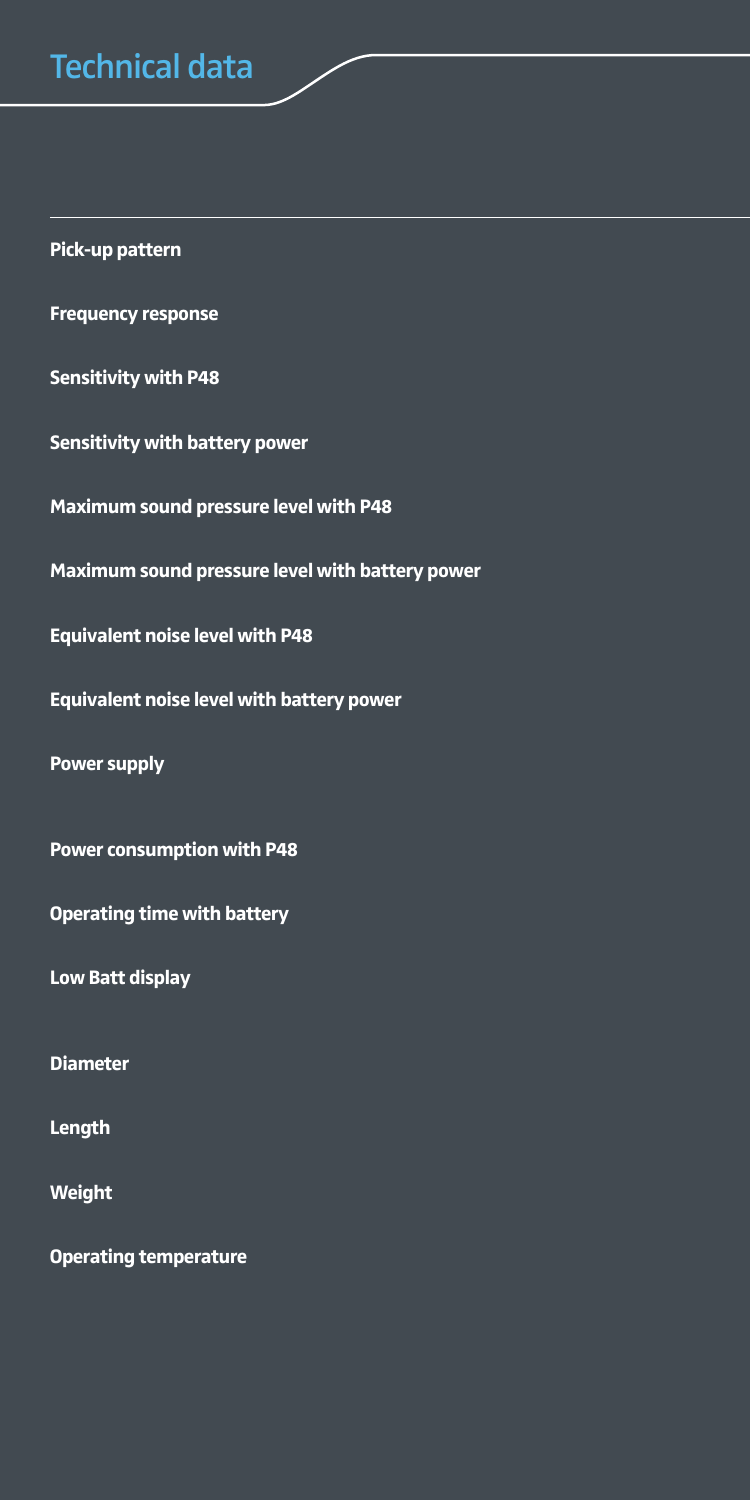### MKE 600

**Pick-up pattern** Super-cardioid/lobar **Frequency response** 40 Hz to 20 kHz **Sensitivity with P48** 21 mV/Pa **Sensitivity with battery power** 19 mV/Pa **Maximum sound pressure level with P48** 132 dB SPL **Maximum sound pressure level with battery power** 126 dB SPL **Equivalent noise level with P48** 15 dB (A) **Equivalent noise level with battery power** 16 dB (A) **Power supply** 48 V ± 4 V (P48, IEC 61938) via XLR-3 or disposable/rechargeable batteries (AA 1.5 V/1.2 V) **Power consumption with P48** 4.4 mA Approx. 150 hours  $< 1.05 V;$ approx. 8 hours of operating time remaining after the first display **Diameter** 20 mm **Length** 256 mm 128 g (without battery) **-10 °C to +60 °C**